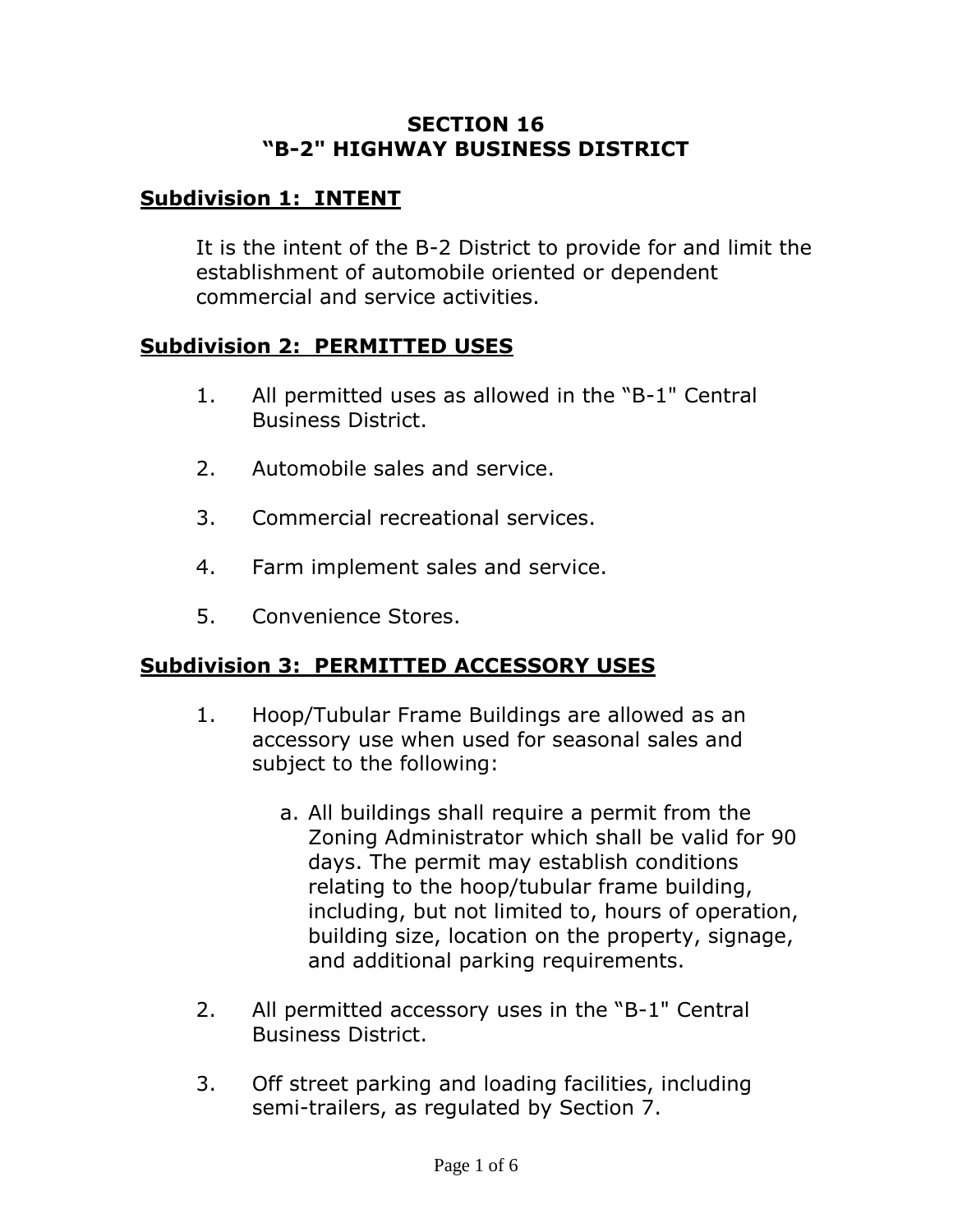4. Oil Recycling Center (with approval of Zoning Administrator).

### **Subdivision 4: CONDITIONAL USES**

The following uses require a Conditional Use Permit based on the proceedings set forth in Section 22 of this Ordinance.

- 1. Hoop/Tubular Frame Buildings only when they are a part of a greenhouse for the retail sale of merchandise in connection with horticulture or landscaping uses.
- 2. All conditional uses allowed in the "B-1" Central Business District.
- 3. Open air display areas for the sale of manufactured products such as lawn and garden furniture, hardware items, nursery stock, or rental of manufactured products or equipment including mobile home sales lots.
- 4. Recreational camping areas provided:
	- A. Land area is adequate for the proposed use;
	- B. The site is serviced by an adequately paved arterial street; and
	- C. Utilities are provided to each site and approved by the City Engineer.
- 5. Rental of equipment or tools.
- 6. Prepackaged food processing, provided:
	- A. All odors, dust, smoke and similar pollutants from the operation of the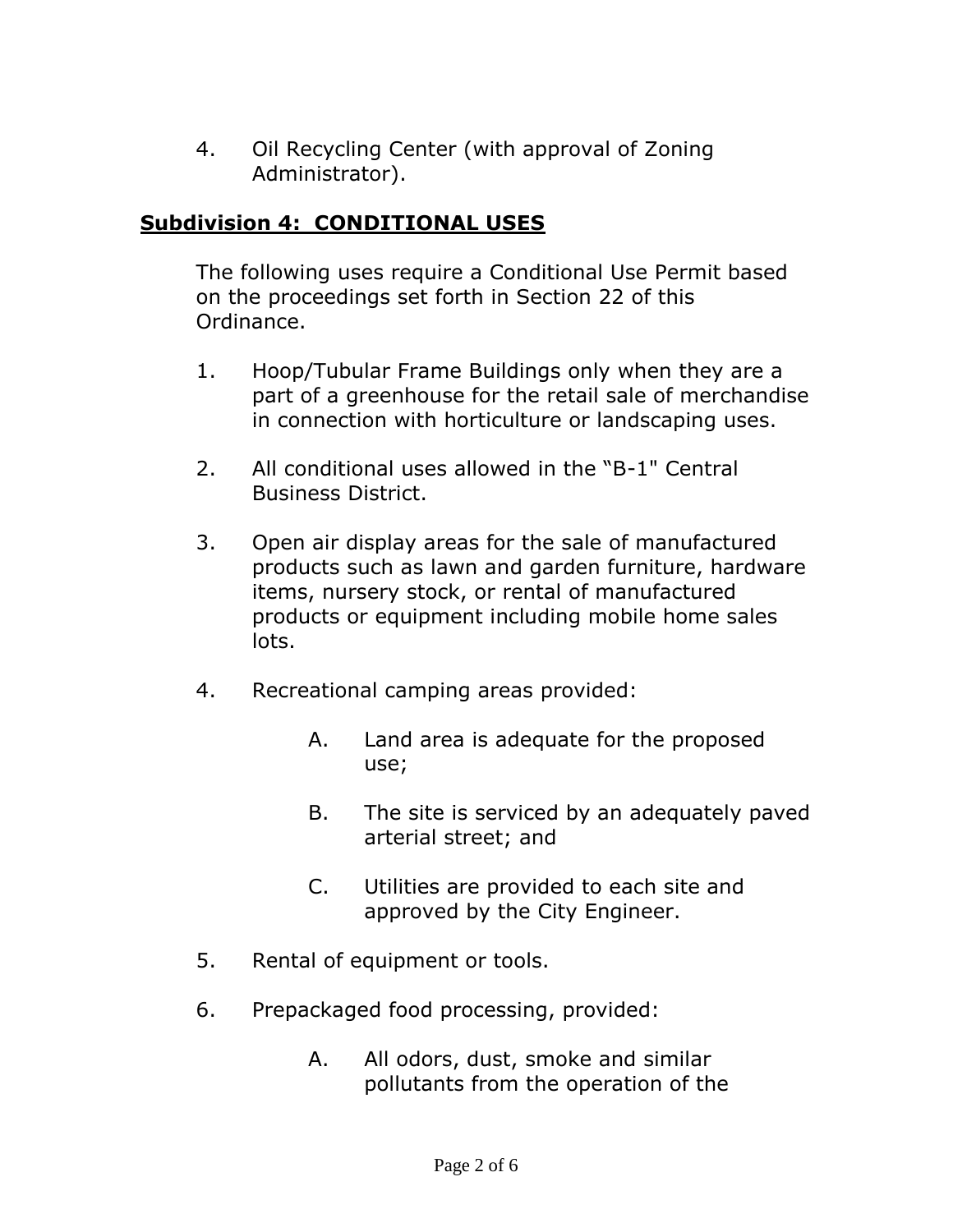business are controlled so that they do not extend beyond property boundaries;

- B. Noise from the business operations are controlled so as to not interfere with the principal commercial retail use of the district or any adjacent residential district;
- C. No outdoor storage;
- D. Building and grounds are maintained so as to be aesthetically consistent with the principal commercial retail use of the district; and
- E. Property has adequate street, approach and docking facilities for the anticipated transportation vehicles.
- 7. Uses the City Council determines to be substantially similar to those listed in this zoning district and not detrimental to the City's general health and welfare.

# **Subdivision 5: LOT, YARD, AREA AND HEIGHT REQUIREMENTS**

- 1. Lot Width. Lot width must be at least one hundred (100) feet at the established building line.
- 2. Setbacks.
	- A. Front Yard Setback. The front yard setback must be at least thirty (30) feet.
	- B. Side Yard Setback. The side yard setback must be at least ten (10) feet, except that the side yard setback on corner lots must be at least thirty (30) feet.
	- C. Rear Yard Setback. The rear yard setback must be at least twenty (20) feet.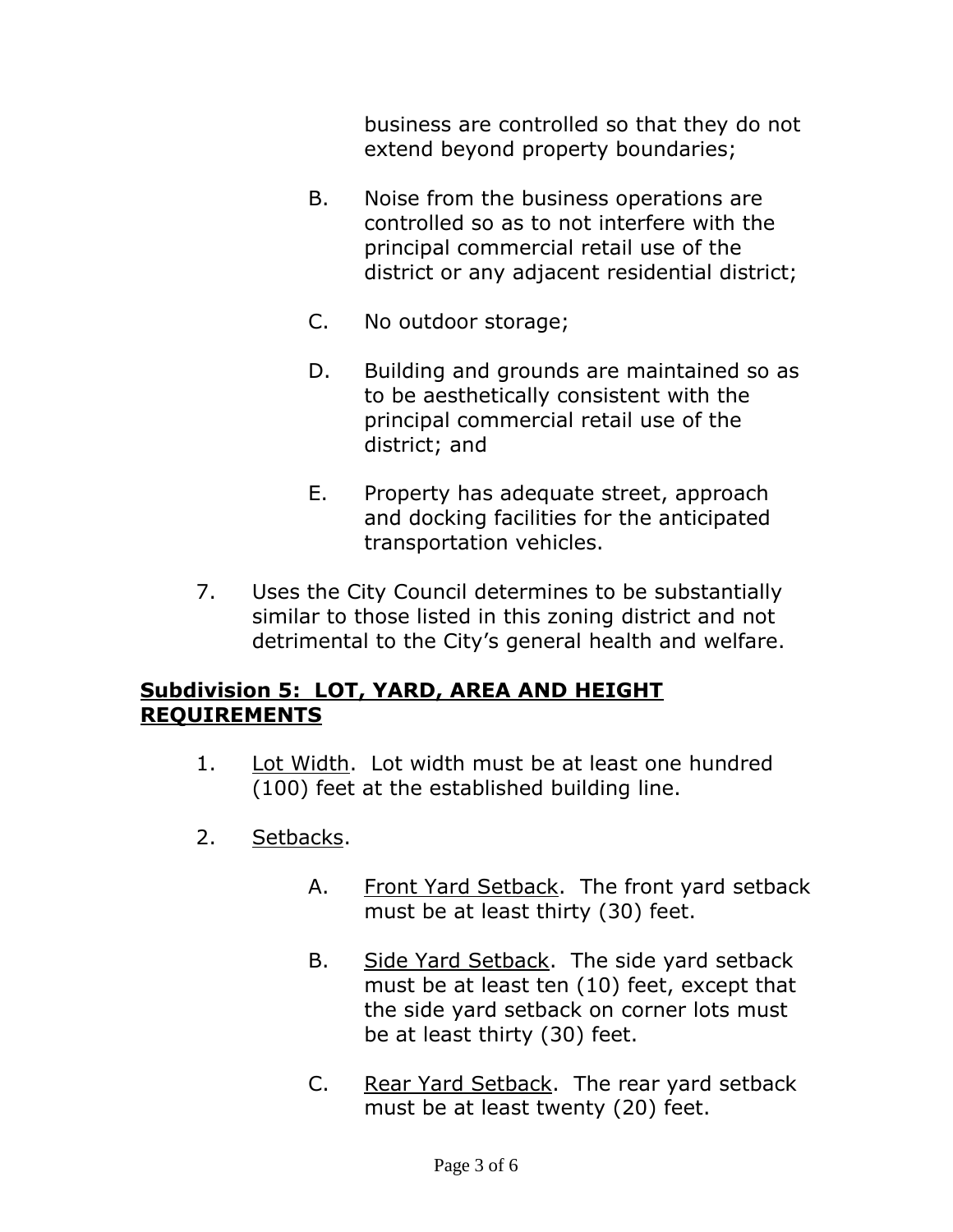- 3. Setbacks Adjoining Residentially Zoned Property. All B-2 uses must be setback at least at least thirty (30) feet from adjoining residentially zoned property.
- 4. Building Height. Structures may not exceed thirty-five (35) feet in height.
- 5. Floor-area-ratio. The floor-area-ratio may not exceed .60, which means not more than 60% of the lot area may be used for floor areas of all buildings on the lot.
- 6. Exterior Finish. Steel and corrugated metal is permitted provided that at least 20% of the building face (excluding windows and doors) of any side of the building facing a street consists of a material other than steel or corrugated metal.

# **Subdivision 6: SITE PLAN - CERTIFICATE OF SURVEY**.

Prior to the issuance of a building permit for any building within a B-2 District a site plan for the property must be approved by the City Council after review and recommendation by the Planning Commission. The site plan must contain at a minimum the following:

- 1. The current and proposed use of the property;
- 2. A Certificate of Survey;
- 3. All structures and their dimensions and location;
- 4. Location of waste facilities including measures used for enclosure and screening (screening or enclosure is required);
- 5. Location of the water supply and utilities;
- 6. Elevations and drainage facilities (including storm sewers and ponds);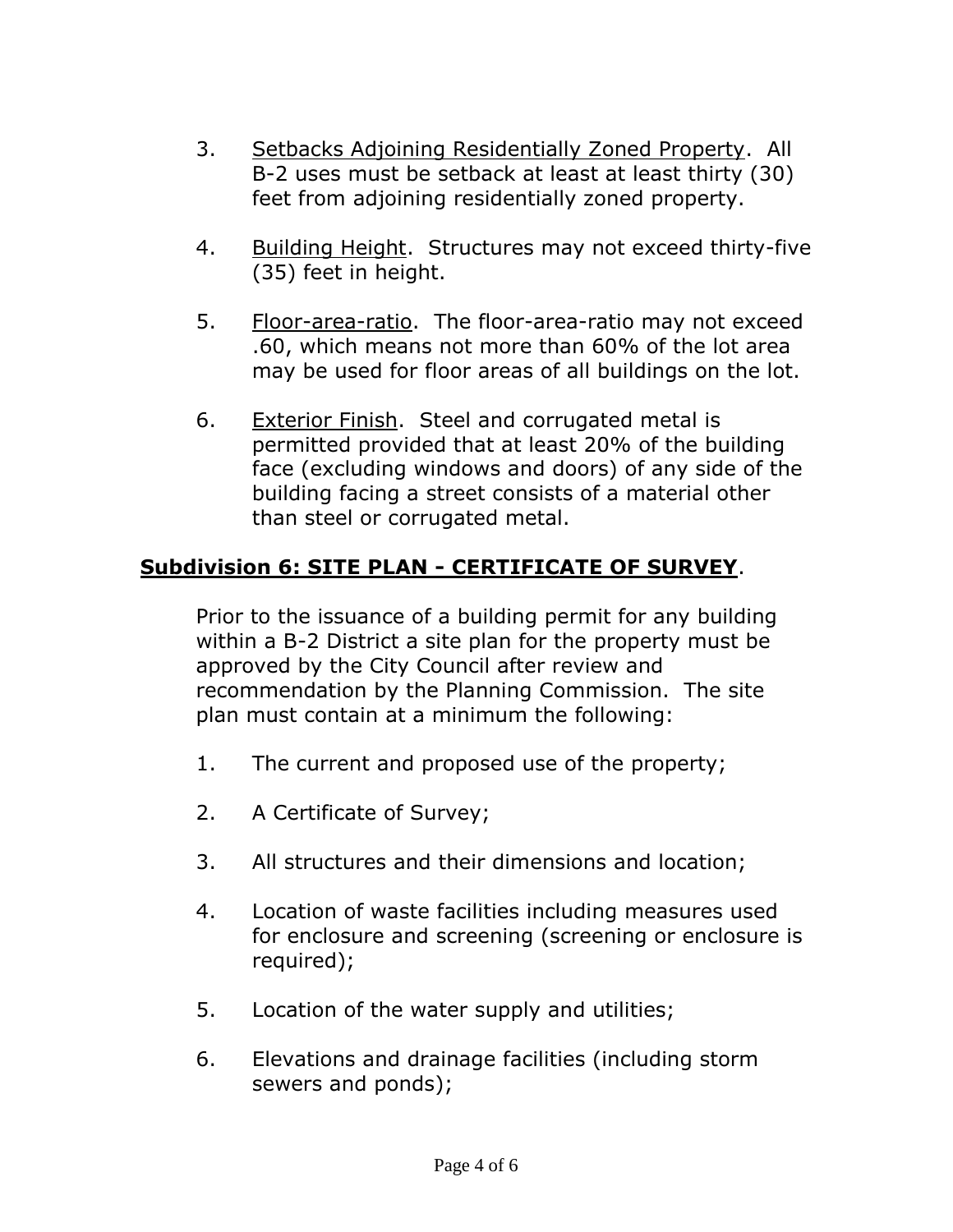- 7. Streets and ingress and egress;
- 8. Parking (including typical size and locations of handicap spaces), loading areas, and snow storage areas;
- 9. Landscaping (including features and types of materials to be used);
- 10. Screening and fences (including types and heights of fencing);
- 11. Lighting locations and types of fixtures (See Section 5 Subd. 6)
- 12. Location and size of signs;
- 13. Distances to surrounding buildings and surrounding land uses; and
- 14. Any other information deemed necessary by the Zoning Administrator or Planning Commission.

As part of the site plan review and approval the Planning Commission may recommend and the City Council may, on the recommendation of the Planning Commission or on its own, require that changes be made to a site plan. Such changes may include, without limitation, limiting the size and number of street accesses, requiring fencing or screening, requiring changes to the landscape plan, requiring alterations of the location and types of lighting and signage, altering parking lot design and layout, altering building layout, and other alterations and adjustments to ensure a design which is in conformance with this Ordinance and is in the best interest of the City.

### **Subdivision 7: PERFORMANCE BOND.**

To ensure site plan improvements, including without limitation landscaping and waste enclosures, are completed in accordance with the approved site plan, a performance